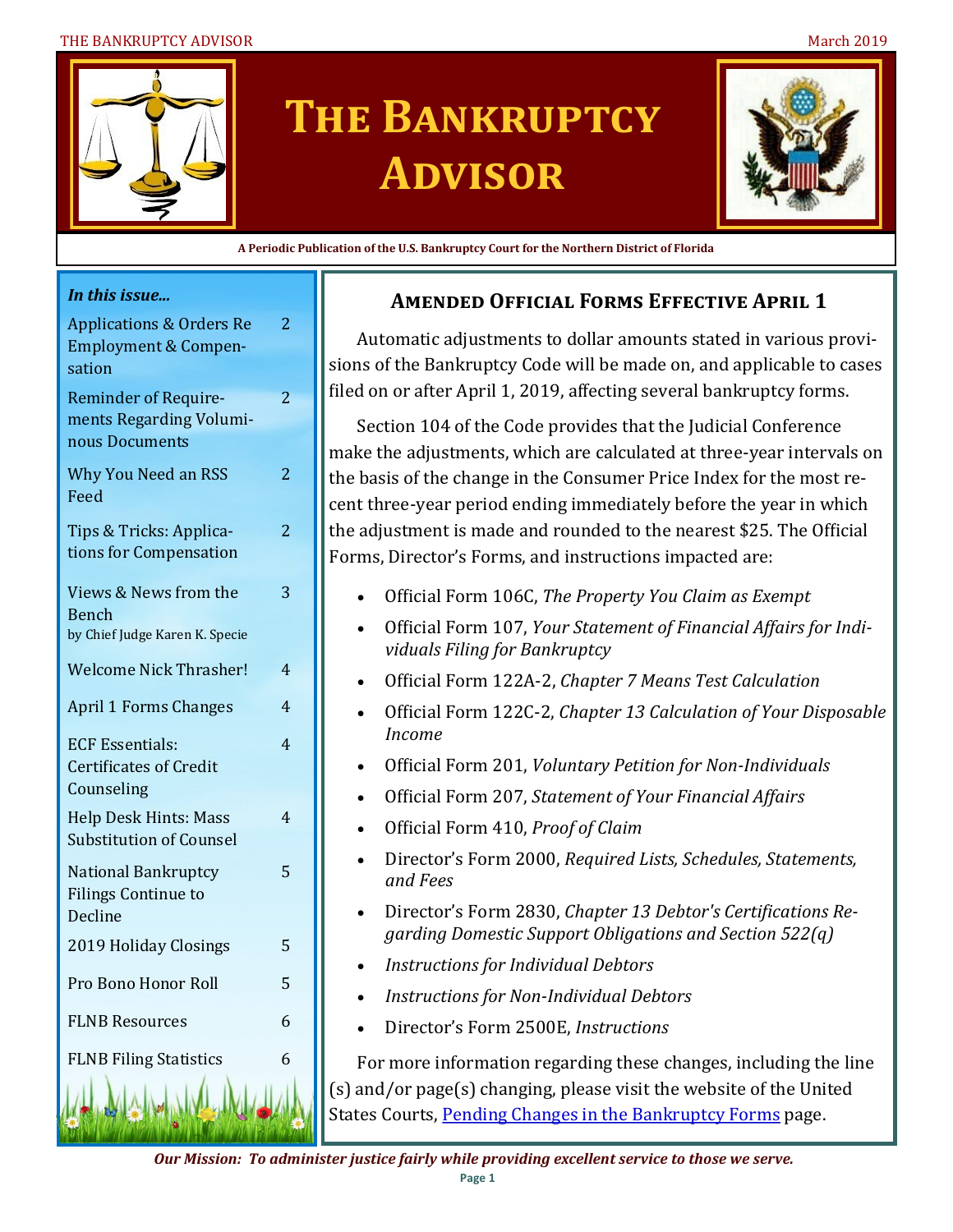#### **Applications and Orders Regarding Employment & Compensation**

When submitting a proposed order on an Application to Employ or an Application for Compensation, the person or entity to be employed or compensated must exactly match the person or entity named in the applications. Below are a couple of examples of the inconsistencies we frequently see:

J. Brown, P.A., Certified Public Accountants Mike Clark of J. Brown, P.A., CPA - *requesting to employ the firm - order names an individual* 

Mary Jones as special counsel Law Firm of Mary Jones *- requesting to retain an individual - order names the firm*

#### **Application name: Proposed order name:**

To avoid potential delays in the approval of your application, please ensure that your proposed orders contain the same information as the application filed in the case.

#### **Reminder of Requirement Regarding Voluminous Documents**

If any pleading exceeds 50 pages, including attachments, the filer must supply a full, courtesy hardcopy to chambers upon its filing.

Pursuant to N.D. Fla. LBR 9013-1 C, absent prior permission of the Court, no party shall file any brief or legal memorandum in excess of twenty (20) pages (exclusive of exhibits).

#### **Why You Need an RSS Feed**

Announcements posted to our website are often time-sensitive and/or reactive information, such as



notification of Judge Specie's Administrative Orders regarding Hurricane Michael or how the government shutdown would impact court operations. Enabling a feed from our website will provide nearly instant notification of these additions.

Before you can receive a "feed," you must have an RSS reader. Many email programs, including Outlook, have a feed-reader feature. There are countless informative articles and YouTube videos available on the internet to help you determine what you need and to assist you in setting up your preferences.

Subscribe to our court's RSS feed by clicking the icon in the upper right corner of our homepage at www.flnb.uscourts.gov.

# Tips & Tricks

#### **Applications for Compensation**

Please pay particular attention to the "filer" and "party" roles (checkboxes) when filing the Applications to ensure the applicants are correctly identified.

When submitting a proposed order on an Application for Compensation, the person or entity to be compensated must exactly match the person or entity named in the application or the proposed order will be returned to you for correction.

| <b>File a Motion or Application:</b>                        |                                 |                                        |  |
|-------------------------------------------------------------|---------------------------------|----------------------------------------|--|
| 17-40008 William P. Mills                                   |                                 |                                        |  |
| Type: bk                                                    | Chapter: 13 v                   | Office: 4 (Tallahassee)                |  |
| Assets: y                                                   | Case Flag: DebtEd, PayStub      |                                        |  |
| On the next screen, you MUST enter fee and expense amounts. |                                 |                                        |  |
| <b>Applicant Hagar T. Horrible</b>                          |                                 | Type Debtor's Attorney<br>$\checkmark$ |  |
| $\nabla$ Filer                                              |                                 |                                        |  |
| <b>From</b><br><b>HH</b>                                    | To                              | <b>HITE</b>                            |  |
| <b>Fee request</b>                                          | <b>Expense request S</b>        |                                        |  |
| S                                                           |                                 |                                        |  |
| <b>Applicant Usually Wright</b>                             |                                 | Type Accountant                        |  |
| Filer                                                       |                                 | $\nabla$ Party                         |  |
| From 1/1/2019                                               |                                 | To 2/28/2019<br>ШB                     |  |
| <b>Fee request</b><br>167.84                                | <b>Expense request \$ 24.39</b> |                                        |  |
|                                                             |                                 |                                        |  |
| Next<br>Clear                                               |                                 |                                        |  |
|                                                             |                                 |                                        |  |
|                                                             |                                 |                                        |  |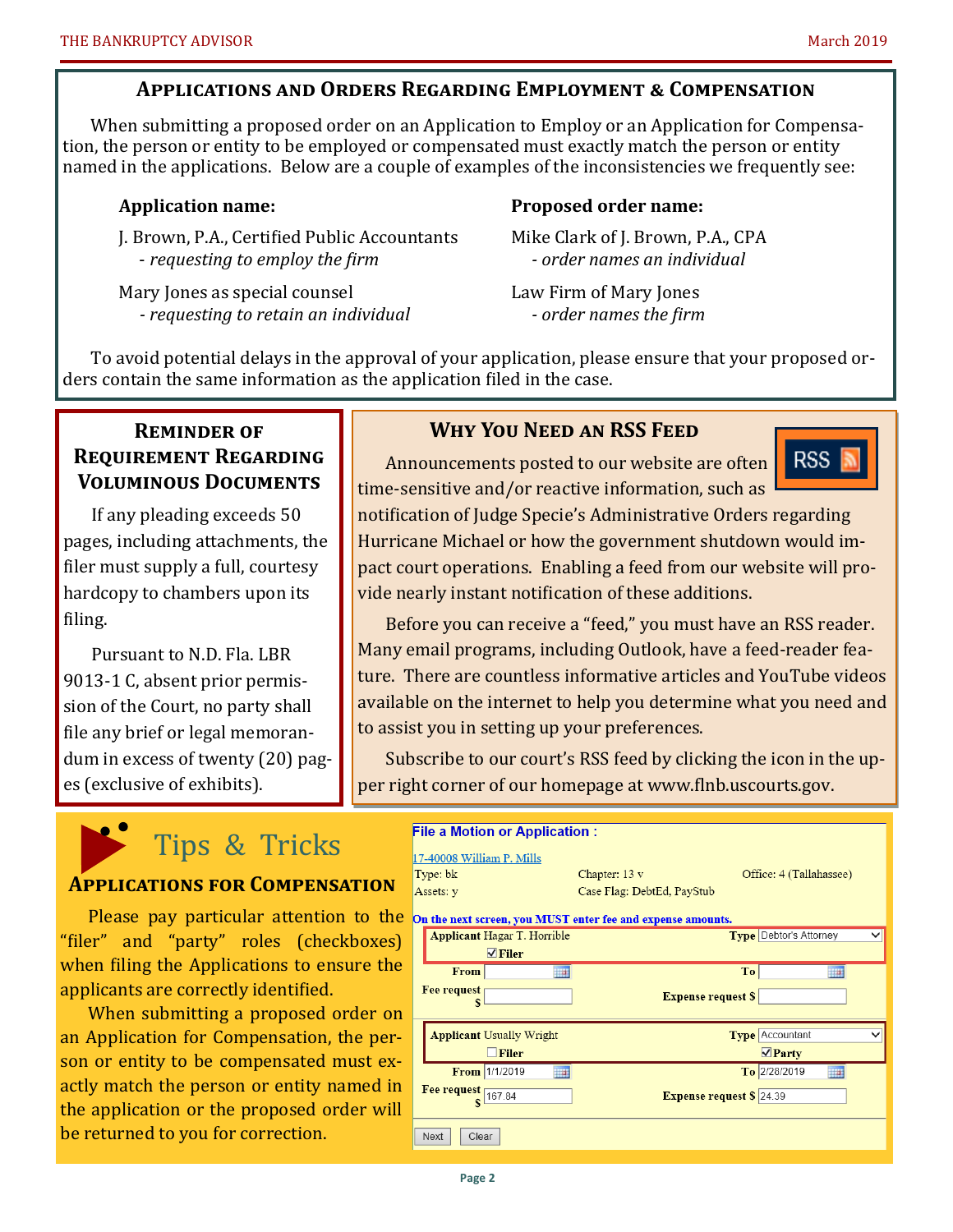

## **Views & News from the Bench**

By: Karen K. Specie United States Bankruptcy Judge Northern District of Florida

#### **Change is A'Comin'**

It has certainly been a season of change for the Northern District of Florida. Numerous events have affected, or will be affecting, our Court in the coming months.

**Hurricane Michael:** As we all are painfully aware, on October 10, 2018, Hurricane Michael made landfall near Mexico Beach, Florida, thrashing our District with massive devastation. Some of our colleagues and many residents are still faced with the effects, even five months later. In many respects, recovery will take a long time.

A legal issue has arisen as a result of the financial hardships caused by the storm: Whether a bankruptcy court may permit payments under Chapter 13 plans to extend beyond the sixty (60) months allowed by 11 U.S.C. § 1322(d). Some courts, like the District Court for the Western District of Pennsylvania, have held that it is not necessary to dismiss a Chapter 13 case because the debtor cannot complete plan payments within sixty (60) months. *Shovlin v. Klaas,* 539 B.R. 465 (W.D. Pa. 2015). But, at least one court has granted a Chapter 13 Trustee's motion to dismiss where a debtor made all plan payments to the Trustee, but not direct payments to the mortgagee, and failed to cure the mortgage default within the sixty (60) months. *In re Hanley,* 575 B.R. 207 (Bankr. E.D.N.Y. 2017).

Some of you have made interesting and credible arguments in support of modifying plans to provide for payments beyond sixty (60) months, but there does not seem to be an easy answer. Thus far, I have denied motions to modify plans to extend payments beyond sixty (60) months without prejudice to the debtor's right to defend a motion to dismiss; or have continued hearings on the motions to a date and time in the future that might accomplish the debtor's needs without violating the text of the Code. These results have not been strenuously contested, so for now this method appears to be giving Chapter 13 debtors in this District what they need most: a break, while maintaining fairness to creditors and the Trustee. We will all learn what the future holds on this issue.

**Panama City Courthouse:** The Panama City Federal Courthouse was all but destroyed by Hurricane Michael. The Juvenile Justice building, into which we were scheduled to move this year, also suffered damage. As a result, we likely will have no building in Panama City in which to hold hearings until sometime in 2020. All hearings in the Panama City Division cases are automatically scheduled in Tallahassee by default. In recognition of the difficulty that travel to Tallahassee may present to attorneys and their clients, Administrative Order No. 18-008 sets forth a process for Panama City debtors to have hearings held in Pensacola instead of Tallahassee:

#### **Administrative Order No. 18-008:**

[http://www.flnb.uscourts.gov/sites/default/files/standing\\_orders/ao18\\_008.pdf](http://www.flnb.uscourts.gov/sites/default/files/standing_orders/ao18_008.pdf)

**Motion to Change Hearing Venue of Panama City Division Case:**

<http://www.flnb.uscourts.gov/sites/default/files/forms/lf37.pdf>

**Form Order Granting Motion to Change Hearing Venue of Panama City Division Case:** <http://www.flnb.uscourts.gov/sites/default/files/forms/lso12.docx>

*Continued on page 4*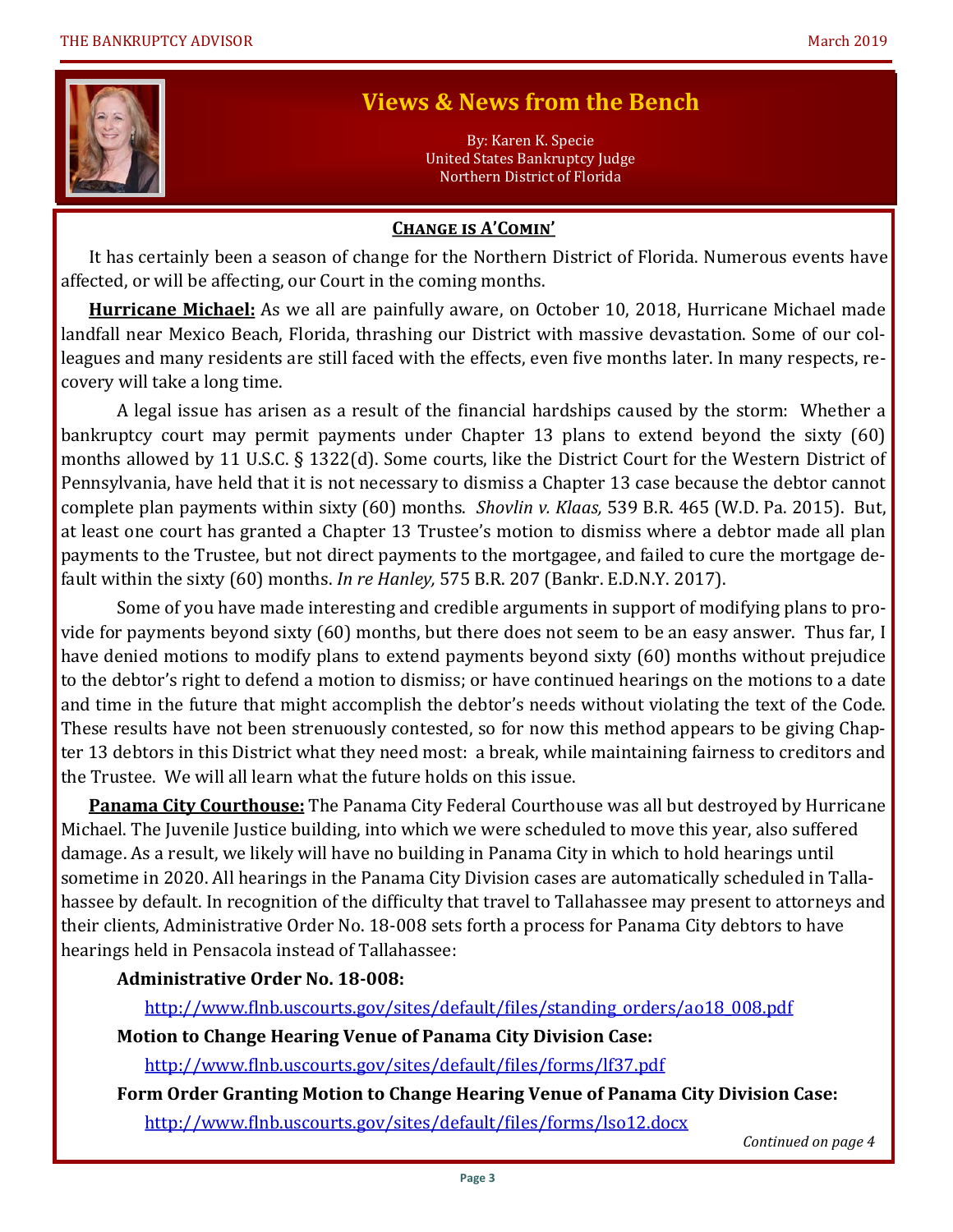#### *News & Views from the Bench (continued):*

**Pensacola Courthouse:** Due to the lack of a Federal Courthouse, numerous U.S. District and Magistrate judges are sharing with us only two courtrooms in our Pensacola Courthouse for all civil, criminal, and bankruptcy matters. In a spirit of cooperation, we have shortened our Pensacola dockets to ½ day per month and will no longer schedule trials routinely in Pensacola. Although most bankruptcy hearings will remain in the Pensacola courtroom, on occasion our Court may conduct hearings in the § 341 meeting room that Mr. Edwards, Assistant United States Trustee, has graciously offered to share on an as-needed basis. Watch for possible changes in times for § 341 meetings, and please be patient as we work with the U.S. District Court and U.S. Trustee's office to accommodate the needs of all.

These changes, together with the recent longest government shutdown in U.S. history, have made for some challenges. But, they also remind us of how caring and resilient our practitioners, trustees, and court staff are, and how by working together we can overcome even the most difficult of obstacles.

#### **Welcome Nick Thrasher!**

We are pleased to introduce you to Nick Thrasher, IT Application



Administrator in the Pensacola divisional office. Nick comes to us from the Naval Aviation Museum Foundation where he was the Chief Technology Specialist supporting the private foundation side of the museum. He is also an adjunct instructor in computer science and programming at Pensacola State College. Nick has a Master of Science degree in Information Technology and a Bachelor of Arts degree in History and Philosophy, both from the University of West Florida.

#### **April 1 Forms Changes**

Failure to use the most recently revised official forms effective April 1, 2019, in cases filed on or after that date will result in a Submission Error Notification requiring that the document(s) be refiled on the correct forms. Your diligence in this matter is greatly appreciated.

### **ECF Essentials**

#### **Certificates of Credit Counseling**

Certificates of Credit Counseling should be filed separately from the voluntary petition. You will be prompted to indicate the date the course was completed when filing the certificates whether filing the certificates manually or using Case Upload. *Please be aware that the case upload process will pause for you to provide this information.* 

The petition preparation software vendors have been made aware of this change in our requirements so that they may update their software to not include the certificates as part of the petition pdf, if applicable.



## *Help Desk Hints…* **Mass Substitution of Counsel**

When a mass substitution of counsel needs to occur (e.g., an attorney is leaving your firm but the cases will stay with the firm), please mail or fax to the Clerk's Office a signed letter on the firm's letterhead requesting a substitution be done. You must pro-

vide a list of the cases within which the substitution is to be made, the name of the attorney to be terminated, and the name of the attorney to be added. The Clerk's Office will perform the substitution of attorneys in the cases provided in the case list only.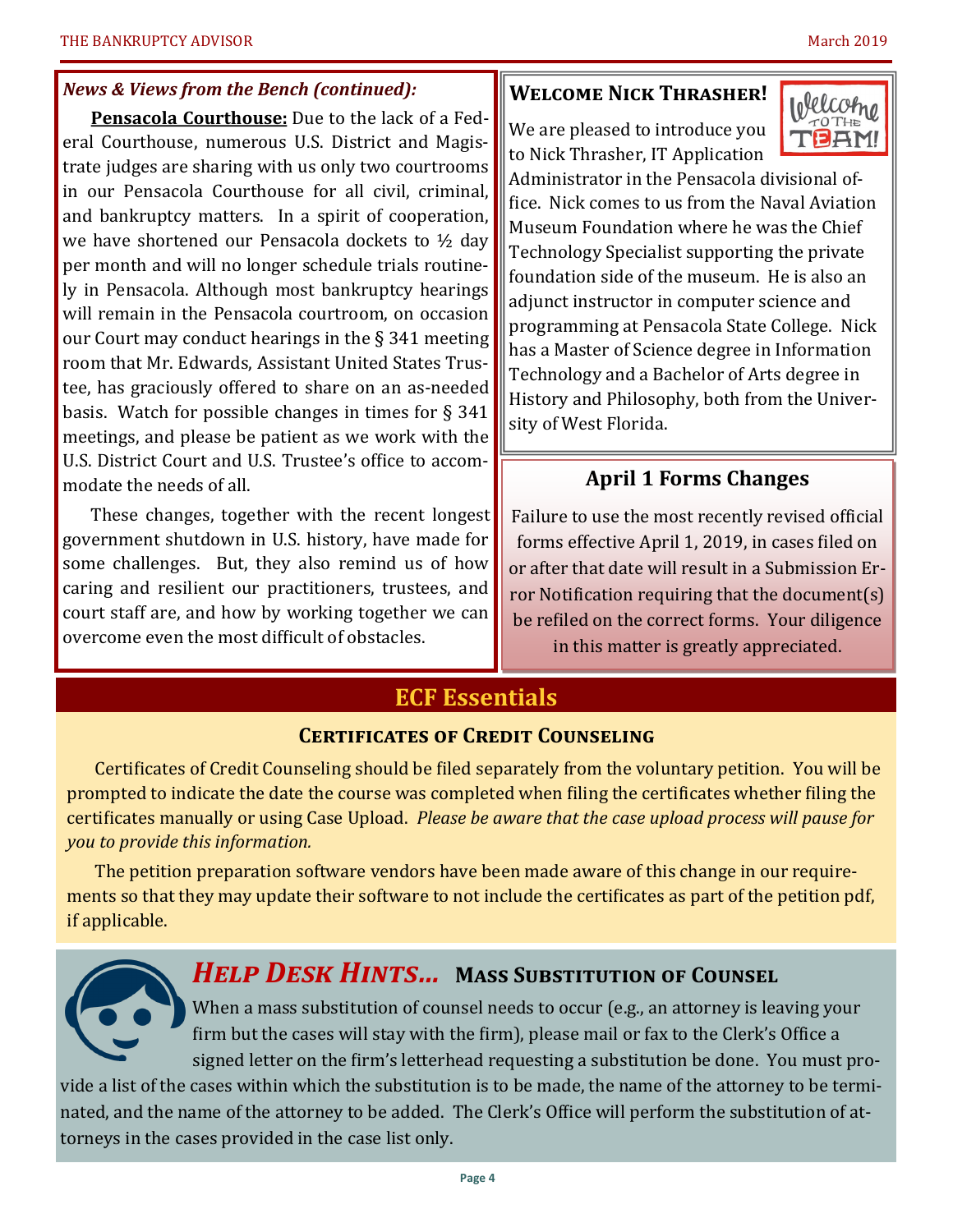

#### **National Bankruptcy Filings CONTINUE TO DECLINE**

According to the U.S. Courts' article, *Bankruptcy Filings Fall 2 Percent* published on January 29, 2019, national bankruptcy filings for the 12-month pe-

riod ending December 31, 2018 fell two percent, compared with bankruptcy filings in calendar year 2017.

Bankruptcy filings have steadily declined since reaching a peak in 2010. The number of bankruptcy filings is the lowest for any calendar year since 2006.

The article and more information on national filings is available at [www.uscourts.gov/news/2019/01/29/](http://www.uscourts.gov/news/2019/01/29/bankruptcy-filings-fall-2-percent) [bankruptcy](http://www.uscourts.gov/news/2019/01/29/bankruptcy-filings-fall-2-percent)-filings-fall-2-percent.

Locally, filings in the Northern District of Florida continue to be quite low and fluctuate wildly month-tomonth but 2018 showed an overall increase of 6% when compared to filings in 2017.

Filing statistics for the Northern District of Florida are published by the 15th of each month on our website at [www.flnb.uscourts.gov/court](http://www.flnb.uscourts.gov/court-filing-statistics)-filing-statistics.

#### **2019 Holiday Closings**

In accordance with 5 U.S.C. 6103, we will be closed in observance of the following:

> **Memorial Day** Monday, May 27

**Independence Day** Thursday, July 4

**Labor Day** Monday, September 2

**Columbus Day** Monday, October 14

**Veteran's Day** Monday, November 11

**Thanksgiving** Thursday, November 28

**Christmas Day** Wednesday, December 25

CM/ECF and PACER will be available for filing and case access.

#### **Pro Bono Honor Roll**

The United States Bankruptcy Court for the Northern District of Florida takes pleasure in recognizing the efforts of those attorneys who provide legal assistance, without compensation, to those who face substantial economic hardship so that they are able to navigate through the bankruptcy process. These services greatly benefit our nation's bankruptcy system and all of its components. Those volunteer efforts include *pro bono* legal representation for qualifying parties in bankruptcy cases and adversary proceedings, reaffirmation agreements, and stay relief. We recognize and thank the following *pro bono* volunteers for their current and continued support in serving the people of our district:

> **Allen Turnage** Allen Turnage, P.A.

**Kathryn Hathaway** Hathaway Law Firm

**Sharon Sperling** Law Office of Sharon T. Sperling

**India Footman** Footman Law Firm, P.A.

**N. Revell** Zalkin Revell, PLLC

**Teresa M. Dorr** Zalkin Revell, PLLC

**James M. Coombs** Legal Services of North Florida

> **Robert Bruner** Bruner Wright, P.A.

**Thomas Woodward** Thomas B. Woodward, Atty.

**You changed your clocks. You checked your smoke detector batteries. Have you confirmed your CM/ECF account information?**

Please regularly check that your contact information is correct to avoid having your account locked.<br>The contribution of the contact information is correct to avoid having your account locked.